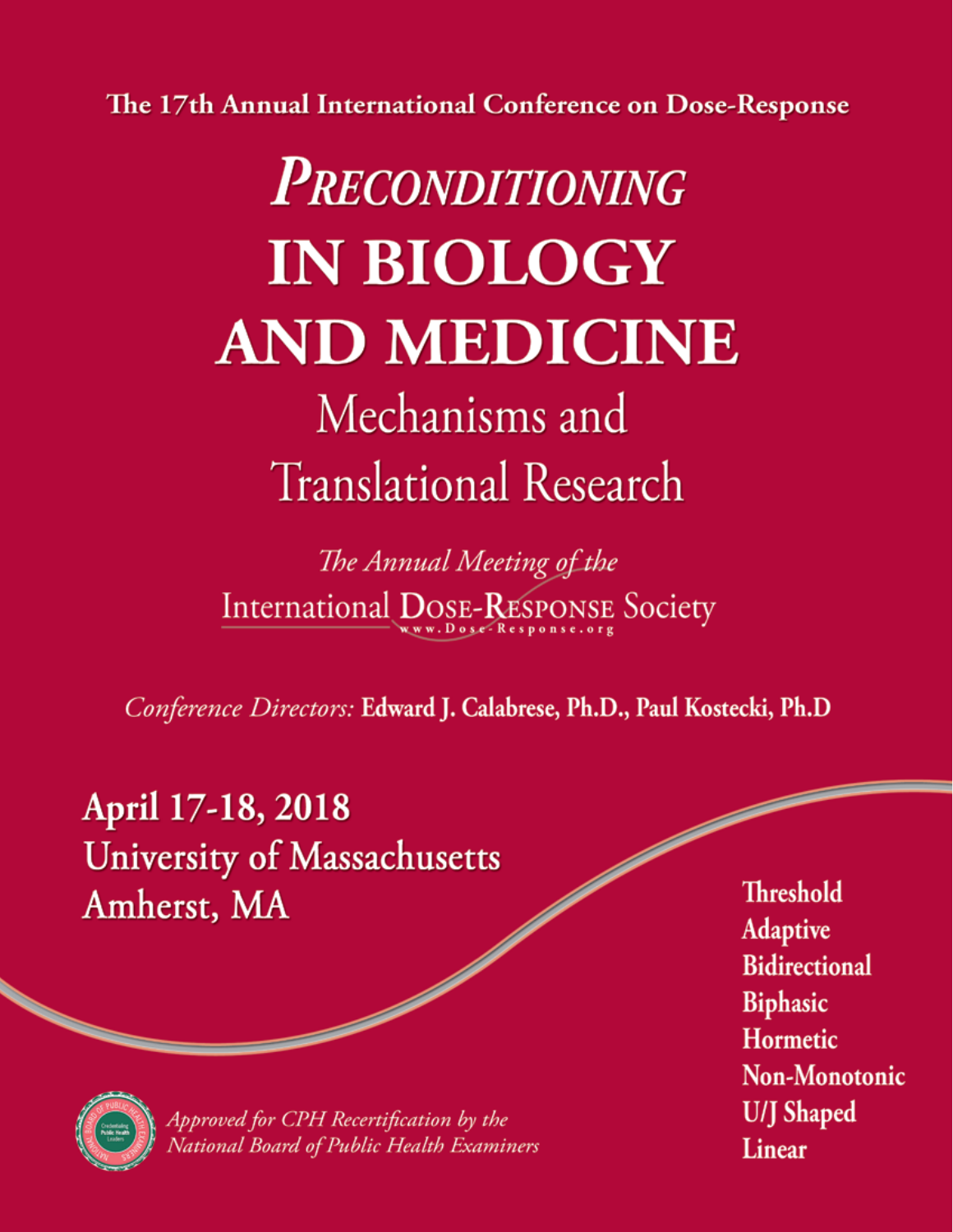### **PLATFORM PRESENTATIONS**

### **TUESDAY, APRIL 17, 2018**

**Welcome 8:00am: Edward J. Calabrese,** *Environmental Health, University of Massachusetts, Amherst, MA*

Moderator: **James Giordano,** *Georgetown University, Washington, DC*

### **PLENARY SESSION**

#### **8:30am Enhancing the Amplitude and Duration of Hormesis-Induced Resilience; Workshop Summary October 2017**

Walter J. Kozumbo, *Hormesis Project, University of Massachusetts, Amherst, MA*

Rehana K. Leak*, Graduate School of Pharmaceutical Sciences, Duquesne University, Pittsburgh, PA*

*Co-Authors:* Melvin E. Anderson, Aalt Bast, Regina G. Belz, Hans E. Bøtker, Edward J. Calabrese, Jeffrey M. Gidday, Randy J. Jirtle, Thomas E. Johnson, Sebastian Koch, Mark P. Mattson, James R. Mitchell, Charles Keith Ozaki, Roger P. Simon, and. Reinhard Wetzker.

#### **9:15am Photobiomodulation: Mechanisms, Dose Response, and Applications to the Brain**

Michael R Hamblin, *Wellman Center for Photomedicine, Massachusetts General Hospital, and Department of Dermatology, Harvard Medical School, and Harvard-MIT Division of Health Science and Technology, Boston, MA*

#### **10:00am Break**

**10:30am Carbon Monoxide: A Promising Gaseous Therapeutic Molecule in Experimental and Human Inflammatory Disease**

Augustine M. K. Choi, *Division of Pulmonary and Critical Care Medicine, Joan and Sanford I. Weill Department of Medicine, Weill Cornell Medical College, New York, NY*

### **Session I: CARDIOVASCULAR DISEASE AND HORMESIS**

#### **11:00am Gaseous Transmitters and Hormesis in Vascular Cells**

William Durante, *University of Missouri, School of Medicine, Department of Medical Pharmacology and Physiology, Columbia, MO*

#### **11:30am Circulating Nitrite is a Mediator of Remote Ischemic Preconditioning**

Sruti Shiva, *Vascular Medicine Institute and Department of Pharmacology & Chemical Biology, University of Pittsburgh School of Medicine, Pittsburgh, PA* Cameron Dezfulian, *Department of Critical Care Medicine, University of Pittsburgh, Pittsburgh, PA* 

Frank X Guyette, *Department of Emergency Medicine, University of Pittsburgh School of Medicine, Pittsburgh, PA* 

### LUNCH Noon • Amherst Room, 10th Floor Campus Center

### **Session II: NEUROLOGICAL DISEASE AND HORMESIS**

#### **1:30pm Hormesis: Zinc Pre-conditioning Enhances Hippocampal Stem Cell Proliferation and Improves Behavior in a Model of TBI**

Cathy W. Levenson*, Department of Biomedical Sciences and Program in Neuroscience, Florida State University College of Medicine, Tallahassee, FL* Elise C. Cope, *Princeton Neuroscience Institute and Department of* 

*Psychology, , Princeton University, Princeton, NJ* 

Deborah R. Morris, *Department of Biomedical Sciences, Florida State University College of Medicine, Tallahassee, FL*

#### **2:00pm Oxidative Stress, Senescence and Hormesis in the Aging Brain**

Mina Königsberg*, Departamento de Ciencias de la Salud, División de Ciencias Biológicas y de la Salud, Universidad Autónoma Metropolitana-Iztapalapa, Mexico City, Mexico.*

#### **2:30pm Clinical Psychology and Hormesis: A Developmental Perspective**

Richard T. Liu*, Department of Psychiatry and Human Behavior, Alpert Medical School of Brown University and Bradley Hospital, East Providence, RI*

**3:00pm Break**

### **Session III: DIETARY STRESS AND HORMESIS**

**3:30pm Fasting Mimicking Diets, Multi-System Regeneration, and Aging** 

**4:00pm The Hormetic Effects of Dietary Sulfur Amino Acids**

Valter Longo*, University of Southern California, Los Angeles, CA*

Michael MacArthur*, Harvard T. H. Chan School of Public Health, Boston, MA* James Mitchell*, Harvard T. H. Chan School of Public Health, Boston, MA*

### **Tuesday Evening Poster Session & Social 5:30pm – 6:30pm • 10th Floor Campus Center**

**Dinner & Awards 6:30pm • Amherst Room, 10th Floor Campus Center**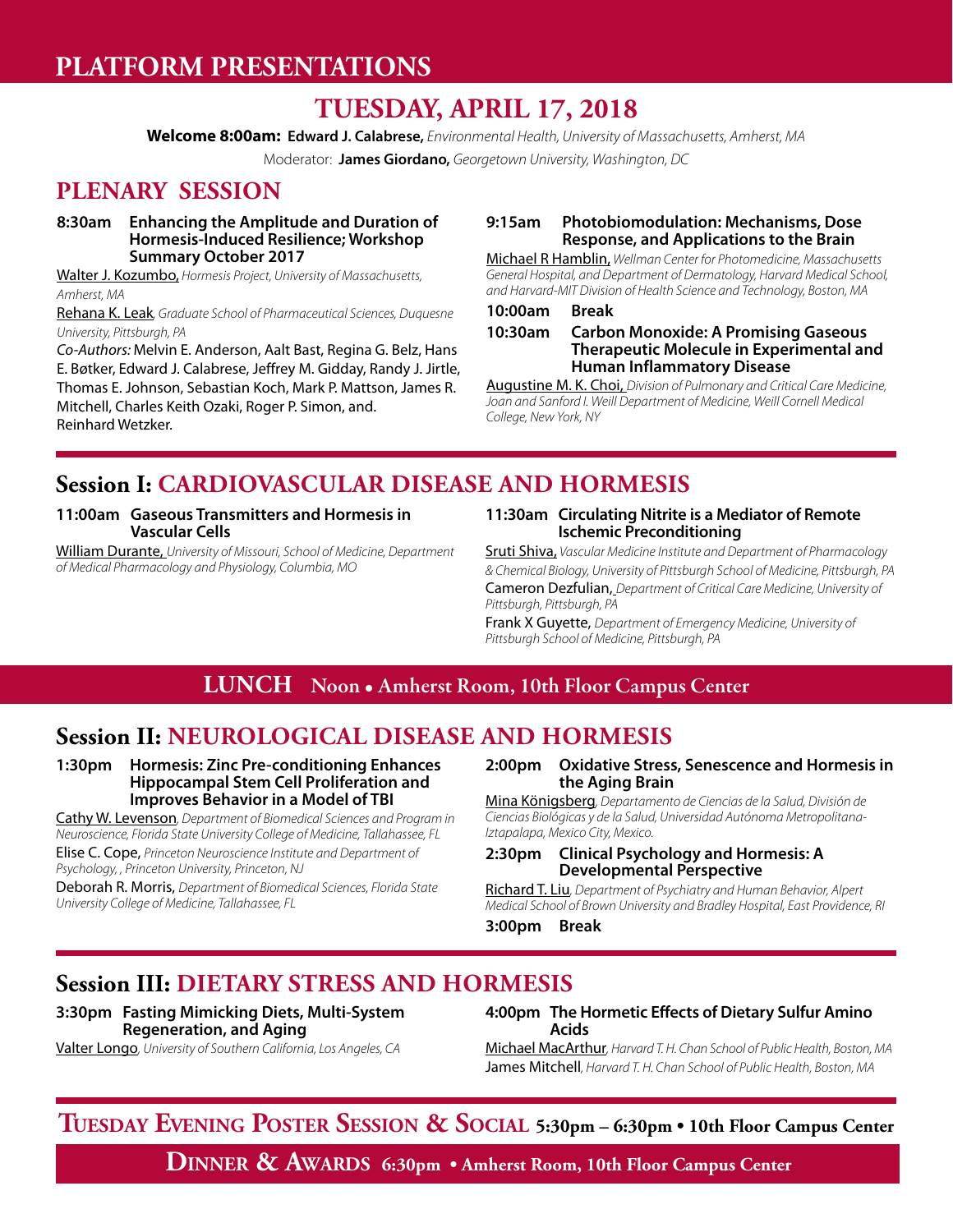### **PLATFORM PRESENTATIONS (cont.)**

### **Wednesday, APRIL 18, 2018**

Morning Moderator: **Douglas Boreham,** *North Ontario School of Medicine, Ontario, Canada*

### **Session IV - OTHER BIOMEDICAL DEVELOPMENTS**

#### **9:00am Skeletal Muscle Mitochondria and ER Stress Mediate Hormetic Mechanisms that Regulate Whole Body Glucose Metabolism**

E. Dale Abel*, Fraternal Order of Eagles Diabetes Center and the Division of Endocrinology, Metabolism and Diabetes, Carver College of Medicine, University of Iowa, Iowa City, IA*

Renata Pereira and Antentor J. Hinton Jr, *Fraternal Order of Eagles Diabetes Center and the Division of Endocrinology, Metabolism and Diabetes, Carver College of Medicine, University of Iowa, Iowa City, IA*

#### **9:30am Does Increasing Current Intensity of tDCS Boosts Outcomes?**

Marom Bikson*, Department of Biomedical Engineering, The City College of New York, NY*

#### **10:00am BREAK and HOTEL CHECK OUT**

#### **10:30am Stem Cells-Based Therapy For Ischemic Stroke**

Paul M. George*, Stanford University, Department of Neurology and Neurological Sciences, Stanford, CA*

Byeongtaek Oh and Alexa Levinson, *Stanford University, Department of Neurology and Neurological Sciences, Stanford, CA*

#### **11:00am Retrotransposons and Aging: The Enemy Within**

Jill A. Kreiling*, Brown University, Department of Molecular Biology, Cell Biology, and Biochemistry, Providence, RI*

John Sedivy*, Brown University, Department of Molecular Biology, Cell Biology, and Biochemistry, Providence, RI*

### **Lunch** 11:30am - 1:00pm • Amherst Room, 10th Floor Campus Center

Afternoon Moderator: **Walter J. Kozumbo,** *Hormesis Project, University of Massachusetts, Amherst, MA*

### **Session V - Radiation: Environment and Therapy**

#### **1:00pm Distinct Biological Responses of Normal and Cancerous Human Cells to LDR potentially Enhances Tumor Therapy**

Lu Cai*, Departments of Pediatrics, Radiation Oncology & Pharmacology and Toxicology, University of Louisville School of Medicine, Louisville, KY*

**1:30pm Immunological Effects of Low Dose Radiation** Benjamin Frey*, Department of Radiation Oncology, Universitätsklinikum Erlangen, Friedrich-Alexander-Universität Erlangen-Nürnberg, Erlangen, Germany*

*Co-Authors:* Deloch L, Donaubauer A-J, Becker I, Ott OJ, Gryc T, Rödel F, Klein G, Fournier C, Fietkau R, Gaipl US

#### **2:00pm Dose and Dose Rate in Radiation Risk Assessment and Medicine**

Douglas Boreham*, North Ontario School of Medicine, Sudbury, Ontario, Canada*

**2:30pm Low Doses of Radiation and Secondary Plant Compounds Eliminate Malignant Cells through Autoamplificatory Mechanisms** 

Georg Bauer*, Institute of Virology, University Medical Centre, University of Freiburg, Freiburg, Germany*

### **3:00pm CONFERENCE IN PERSPECTIVE**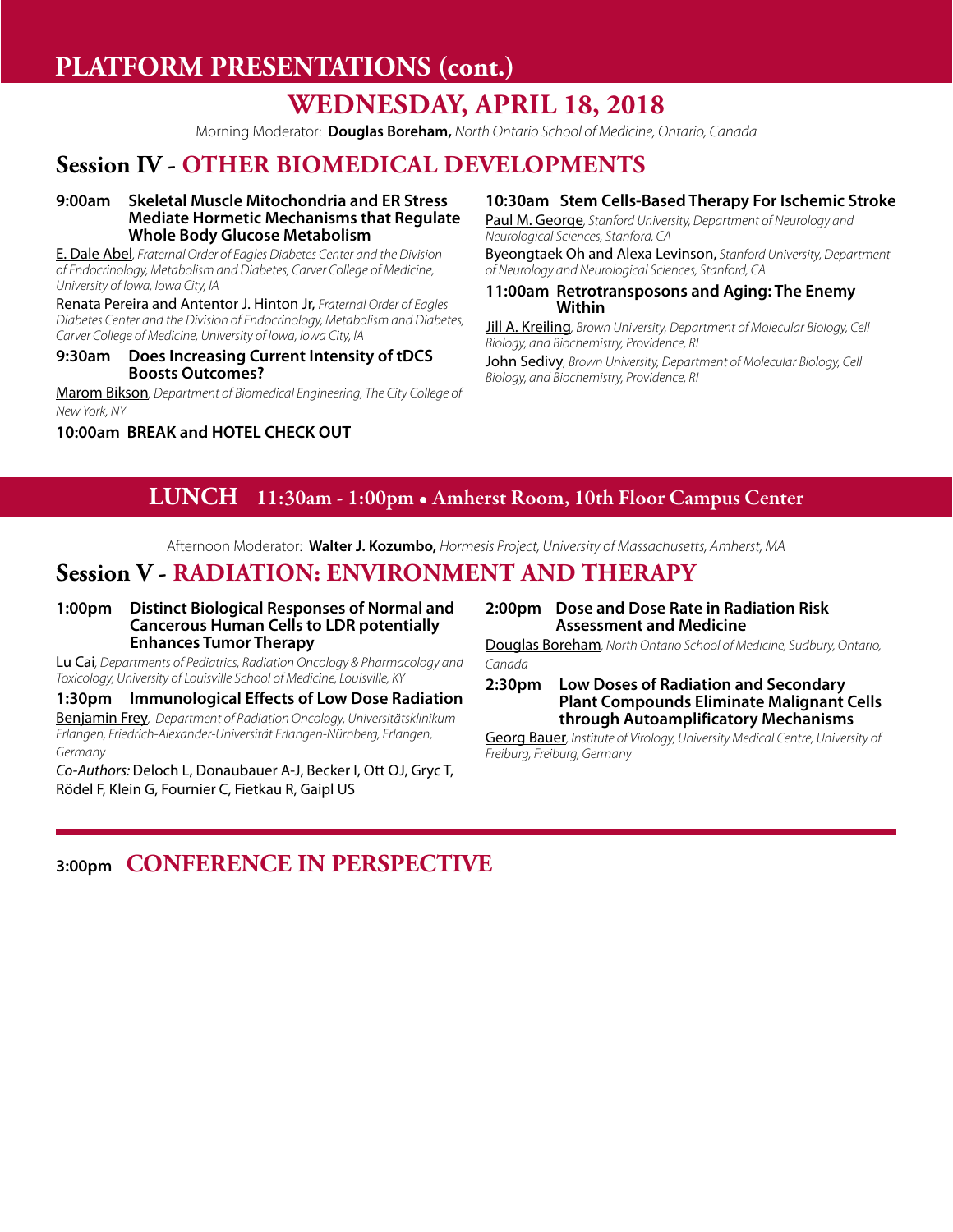### **POSTER PRESENTATIONS TUESDAY, APRIL 17, 2018**

#### **5:30pm – 6:30pm • 10th Floor Campus Center**

#### **Lanthanum Induces Hormesis in Plants: A Perspective for Agronomy**

Evgenios Agathokleous, *Forest Research and Management Organization, Forestry and Forest Products Research Institute (FFPRI), Sapporo, Hokkaido, Japan*

Mitsutoshi Kitao, *Forest Research and Management Organization, Forestry and Forest Products Research Institute (FFPRI), Sapporo, Hokkaido, Japan*

Edward J. Calabrese, *Environmental Health, University of Massachusetts, Amherst, MA*

#### **Hormesis for Predicting the Effect of Ozone on Vegetation**

Evgenios Agathokleous, *Forest Research and Management Organization, Forestry and Forest Products Research Institute (FFPRI), Sapporo, Hokkaido, Japan*

*Co-Authors:* Regina G. Belz, Vicent Calatayud, Alessandra De Marco, Yasutomo Hoshika, Mitsutoshi Kitao, Costas J. Saitanis, Pierre Sicard, Elena Paoletti, and Edward J. Calabrese

#### **ATF-4 Orchestrates Light Dose-Dependent Biological Response:**

#### **Therapeutic Clinical Implications For Photodynamic Versus Photobiomodulation Therapy**

Praveen R Arany, *Oral Biology and Biomedical Engineering, University at Buffalo, NY*

#### *Drosophila melanogaster* **and the Invisible UV Stress**

Raymond Berry III, *Biology, New Mexico State University, Las Cruces, New Mexico*

Giancarlo López-Martínez, *Biology, New Mexico State University, Las Cruces, New Mexico*

#### **Manual Ischemic Conditioning Technique to Prevent and Reduce Musculoskeletal Tissue Damage from a Reperfusion Injury**

Vinita Chandra-Mody, *Stroma Physical Therapy, New York, NY*

#### **Adaptive Response & Post-Conditioning Stress in Radiobiology:**

#### **A Complex Web to Uncover the Biological Mechanisms**

Jason Cohen, *Radiation Sciences, McMaster University Hamilton, Ontario, Canada*

Carmel Mothersill, *Radiation Sciences, McMaster University Hamilton, Ontario, Canada*

Colin Seymour, *Radiation Sciences, McMaster University Hamilton, Ontario, Canada*

#### **Funding Trends in Hormetic Research**

Maureen Cottrell, *Environmental Health, University of Massachusetts, Amherst, MA* 

Whitney Mills, *Environmental Health, University of Massachusetts, Amherst, MA*

Edward J. Calabrese, *Environmental Health, University of Massachusetts, Amherst, MA*

#### **Cell Line Specific Low-Dose Irradiation Responses to Serotonin**

Jacob J. Curtis, *Biology, McMaster University, Hamilton, Ontario, Canada* Colin B. Seymour, *Biology, McMaster University, Hamilton, Ontario, Canada*

Carmel E. Mothersill, *Biology, McMaster University, Hamilton, Ontario, Canada*

#### **Characterizing Hormetic Costs and Developmental Effects of Anoxia Preconditioning on Adult Lifespan in Tenebrio molitor**

Alyssa M. De La Torre, *Biology-Comparative Stress Physiology Laboratory, New Mexico State University, Las Cruces, NM* 

Giancarlo López-Martínez, *Biology-Comparative Stress Physiology Laboratory, New Mexico State University, Las Cruces, NM* 

#### **The Effect of Resveratrol Administration in Irradiated Mice on the Induction of Micronuclei in Bone Marrow**

Farideh Koohian, *Medical Physics, School of Medicine, Isfahan University of Medical Sciences, Isfahan, Iran*

#### **Breast Cancer Patients who Lived in Areas with Elevated Levels of Natural Background Radiation Show Decreased Erythema Incidence and Higher 10 year Survival rate after Radiotherapy**

S.M. Javad Mortazavi, *Diagnostic Imaging, Fox Chase Cancer Center, Philadelphia, PA* 

Shahram Taeb, *Diagnostic Imaging, Fox Chase Cancer Center, Philadelphia, PA*

Mohan Doss, *Diagnostic Imaging, Fox Chase Cancer Center, Philadelphia, PA*

#### **X-ray Preconditioning and its Possible Implications on Parkinson's Disease Symptoms in** *Drosophila melanogaster*

Nubia Rivas, *New Mexico State University, Las Cruces, NM* Giancarlo López-Martínez, *New Mexico State University, Las Cruces, NM*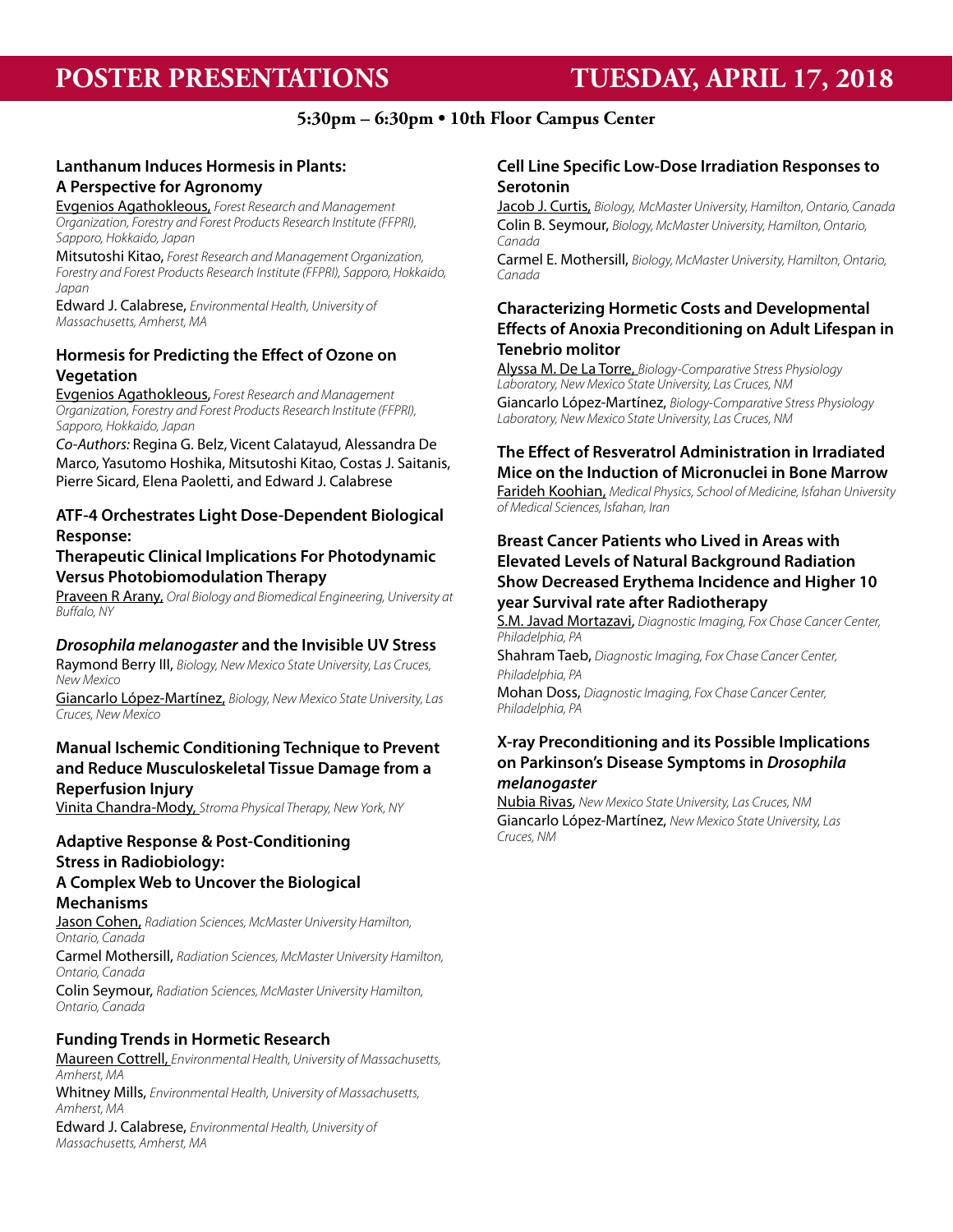### **INTERNATIONAL DOSE-RESPONSE SOCIETY MEMBERSHIP**

#### The **INTERNATIONAL DOSE-RESPONSE**

**SOCIETY** is a professional society designed to enhance understanding of the nature of the dose response and its implications for science and society. Those Individuals with a professional interest in these areas are invited to join the Society. Applications for membership can be found at www.dose-response.org.

International **Dose-Response** Society **www.Dose-Response.org**

As part of the **INTERNATIONAL DOSE-RESPONSE SOCIETY** membership, each member will receive a subscription to the e-journal Dose-Response, which is a peer-reviewed quarterly journal. Members will receive a 25% reduction in registration fees to Dose-Response 2018: Implications for Toxicology, Medicine, and Risk Assessment, the Annual Meeting of the International Dose-Response Society.

*To Become a Member, Visit* **www.dose-response.org**

### **OVERVIEW 2018 INTERNATIONAL DOSE-RESPONSE SOCIETY AWARDS**

*The International Dose-Response Society is proud to announce the Recipients of the annual awards for Outstanding Career Achievement, Outstanding Leadership and Outstanding New Investigator. These Awards are presented to individuals in each category who have made outstanding contributions to the field of Dose-Response.*

*This year's awards go to: Michael R. Hamblin, for Outstanding Career Achievement. James S. Bus for Outstanding Leadership, and Evgenios Agathokleous for Outstanding New Investigator. Congratulations to All!*

### **Awardee Profile: CAREER ACHIEVEMENT**



### **MICHAEL R. HAMBLIN**

**Michael R Hamblin** *Ph.D*. is a Principal Investigator at the Wellman Center for Photomedicine at Massachusetts General Hospital, an Associate Professor of Dermatology at Harvard Medical School and is a member of the affiliated faculty of the Harvard-MIT Division of Health Science and Technology. He gained his PhD in organic chemistry from Trent University in England. His research interests now lie in the areas of photodynamic therapy (PDT) for infections, cancer, and stimulation of the immune system, and in photobiomodulation (low-level light therapy, LLLT) for wound healing, arthritis, traumatic brain injury, neurodegenerative diseases and psychiatric disorders. He directs a laboratory of around a dozen post-doctoral fellows, visiting scientists and

graduate students. His research program is supported by NIH, CDMRP, USAFOSR and CIMIT among other funding agencies. He has published over 400 peer-reviewed articles, over 150 conference proceedings, book chapters and International abstracts and holds 10 patents. He is Editor or Associate Editor for 10 journals, on the editorial board of a further 20 journals and serves on NIH Study Sections. He has an h-factor 85 and >28,000 citations. He has authored/edited 23 textbooks on PDT and photomedicine including 12 SPIE proceedings. Dr Hamblin was elected as a Fellow of SPIE in 2011, and received 1st Endre Mester Lifetime Achievement Award Photomedicine from NAALT in 2017. He is a Visiting Professor at universities in China, South Africa and Northern Ireland.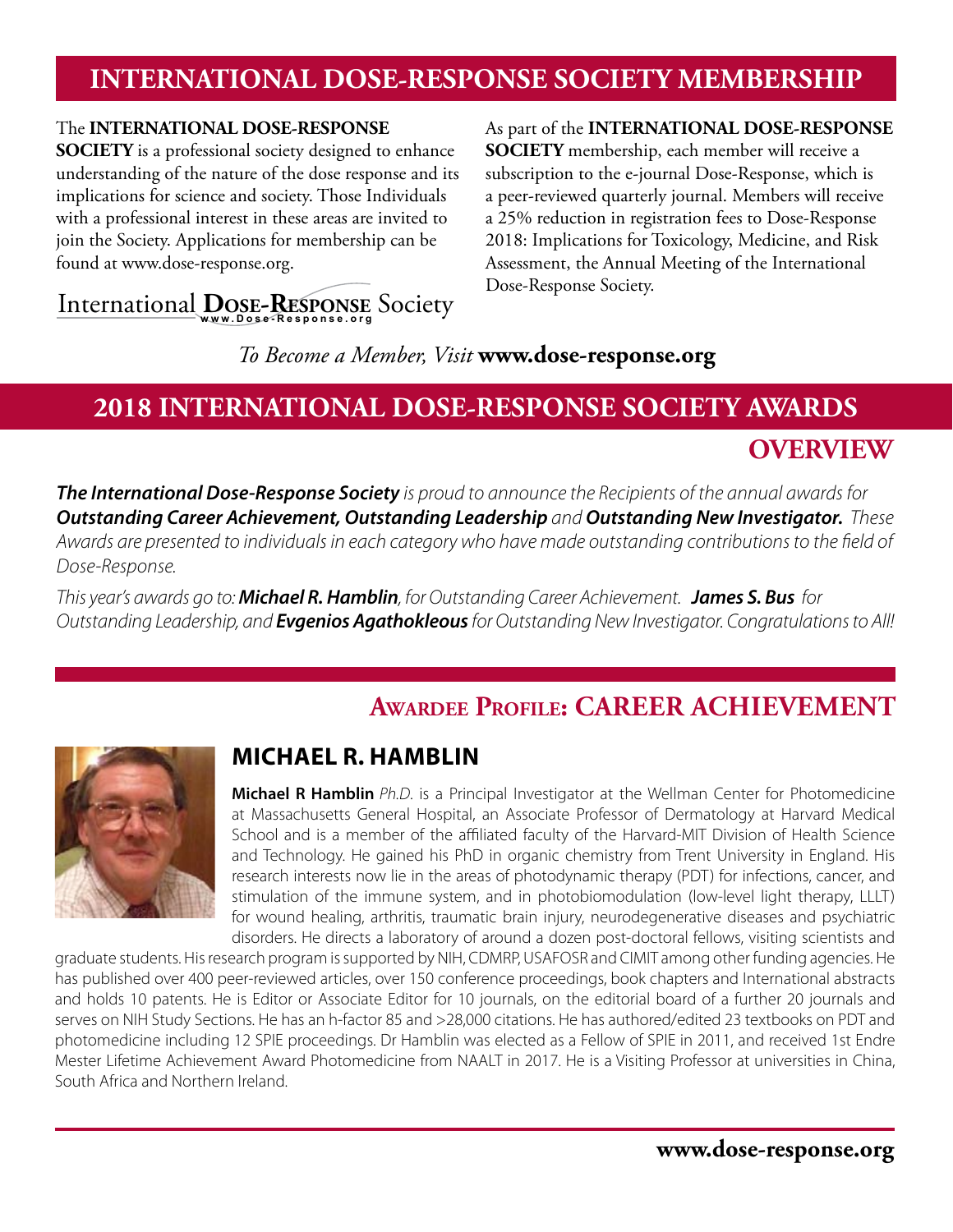### **2018 INTERNATIONAL DOSE-RESPONSE SOCIETY AWARDS**

### **Awardee Profile: leadership**



### **JAMES S. BUS**

**James S. Bus,** *Ph.D.,* DABT, Fellow ATS, is a Senior Managing Scientist in the Health Sciences Group of Exponent, Inc. (May 2013-present). Dr. Bus retired from The Dow Chemical Company as Director of External Technology and Fellow in the Toxicology and Environmental Research and Consulting unit (1989-2013). Prior to Dow, he was Associate Director of Toxicology and Director of Drug Metabolism at The Upjohn Company (1986-1989); Senior Scientist at the Chemical Industry Institute of Toxicology (CIIT, 1977-1986); and Assistant Professor of Toxicology, University of Cincinnati (1975-1977). Dr. Bus has been an advisor to a variety of institutions including ILSI, ILSI-HESI, The Hamner Institutes (formerly CIIT), American Chemistry Council Long-Research Initiative, and on advisory boards of the EPA (BOSC and Chartered SAB), FDA (NCTR), the National Toxicology Program, the National Academy of Sciences (BEST), and BELLE. He has served as President of the Society of Toxicology, The American Board of Toxicology, and the Academy of Toxicological

Sciences, and in editorial roles including Toxicology and Applied Pharmacology, Environmental Health Perspectives, and Regulatory Toxicology and Pharmacology. Dr. Bus has received the Society of Toxicology Achievement (1987) and Founders (2010) awards, the Toxicology Forum George Scott Award (2013), Rutgers University Robert A. Scala Award (1999), the Michigan State University K.E. Moore Outstanding Alumnus Award, and the International Society of Regulatory Toxicology and Pharmacology International Achievement Award (2015). He received a B.S. in Medicinal Chemistry from the University of Michigan (1971) and PhD in pharmacology from Michigan State University (1975), and currently is an Adjunct Professor in the Dept. Pharmacology and Toxicology at that institution. He has authored/co-authored over 130 publications, books, and scientific reviews. His primary research interests include modes of toxic action of industrial chemicals and pesticides including the role of non-linear toxicokinetics as a key consideration for improving the human relevance of in vitro and in vivo toxicity test findings.

### **Awardee Profile: New Investigator**



### **EVGENIOS AGATHOKLEOUS**

**Evgenios Agathokleous,** *Ph.D.* After completing a 25-month compulsory service to the Cypriot National Guard (2007), Evgenios was admitted to the Agricultural University of Athens (AUA), Greece, for a five-year Diploma in Crop Science. Having completed his experimental thesis by 2010, in 2012 he started researching on topics related to the effects of tropospheric ozone on vegetation with Assoc. Prof. Costas J. Saitanis at the Lab. of Ecology and Environmental Sciences. He was awarded full scholarship by the Japanese Government for research studies and thus moved to Japan as a Research Student at Hokkaido University in April 2014. There he began researching the effects of several factors (e.g. ozone, carbon dioxide, soil fertility) on forest trees. Evgenios, being supported

by the Japanese Government, enrolled into the Special Postgraduate Program in Biosphere Sustainability Science, School of Agriculture, Hokkaido University, under the guidance of Prof. Takayoshi Koike (October 2016). He was awarded the PhD in Environmental Resources within 2.5 years (March 2017). In 2016, he successfully competed for a Postdoctoral Fellowship by the Japan Society for the Promotion of Science (JSPS). Since April 2017, he is a JSPS International Research Fellow (ID No: P17102) and a Special Researcher at Forestry and Forest Products Research Institute, Sapporo, Japan. Evgenios is also a deputy coordinator of WP7.01.09 "Ground-level ozone" of the International Union of Forest Research Organizations. He authored 27 SCI articles, of which 16 as first author, and 4 book chapters. He also authored ≈50 presentations in scientific conferences (17 oral, 31 poster). He reviewed ≈100 papers for 23 SCI journals, and he was awarded two Publons Peer Review Award 2017 as one of the top 1% of peer reviewers in Agricultural and Biological Sciences and in Environmental Science. His research revealed hormesis induced by ethylenediurea along with mechanistic insights. Currently, he is investigating the occurrence of environmental hormesis and its implications to scientific research and regulations. globalscience@frontier.hokudai.ac.jp and www.evgenios.info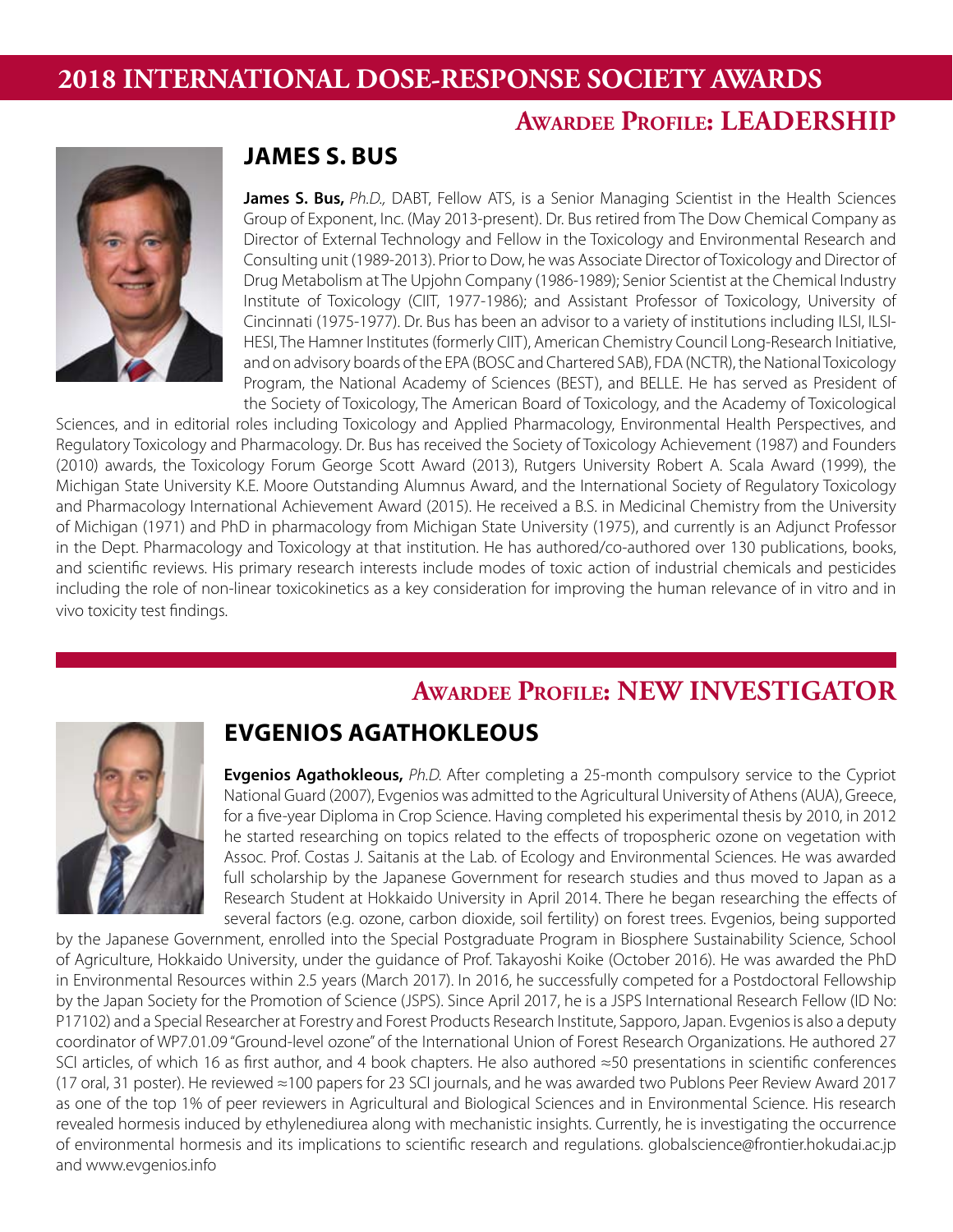### **Announcement**

### *The 18th International Conference on* **Adaptive Responses/Preconditioning** *The Annual Meeting of the International Dose-Response Society*

### **April 16-17, 2019**

University of Massachusetts at Amherst

*• Adaptive • Bidirectional • Biphasic • Hormetic • Non-Monotonic • Yerkes-Dodson Law (Psychology) • U-Shaped • J-Shaped • Subsidy-Stress Gradient (Ecology) • Reverse Dose-Responses*

#### **TOPICS WILL INCLUDE:**

#### PRE- POST-CONDITIONING

- Alzheimer's Disease/Dementia Parkinson's Disease Depression and PTSD Concussions/Traumatic Brain Injury Improving Surgical Outcomes Stroke/Cardiovascular Disease **Diabetes** Glaucoma Stem Cell Transplantation Therapy
- **Healthy Lifestyles, Aging and Life Extension** Intermittent Fasting Exercise Chemical/Nutritional Supplements Low Dose Radiation and Longevity Adaptive response-based cosmetics

### **Enhancing Human Performance**

**Cognition** 

- Endurance, Strength and Speed
- Fatigue/Jet Lag: Prolong Onset/ Speed Up Recovery Wound Healing Acceleration skin, tendon, muscle, bone, and vascular

#### **Enhancing Healthy Living and Performance**

*Please visit our website for more information, Abstract Submission Guidelines and Abstract Submission*

### **www.dose-response.org**

### **For further Information contact:**

Edward J. Calabrese, Ph.D. or Paul T. Kostecki, Ph.D. Environmental Health Sciences, Morrill I, N344, University of Massachusetts Amherst, MA 01003 Phone: (413) 545-3164 • FAX: (413) 545-4692 • edwardc@schoolph.umass.edu

### **deadline for submission: January 31, 2019**

*E-mail to* **mbglavin@umass.edu**